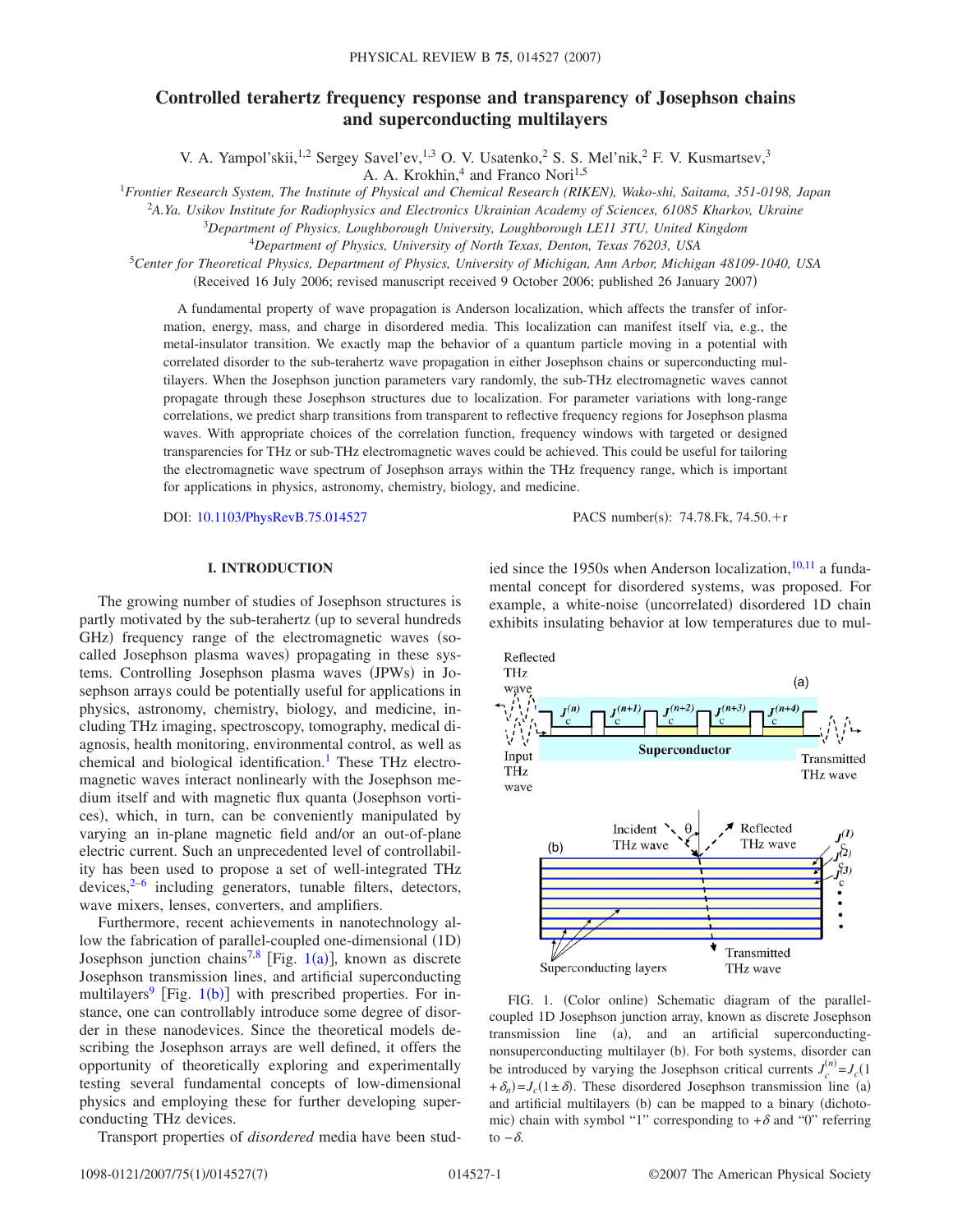<span id="page-1-0"></span>TABLE I. Comparison between localization of quantum particles and Josephson plasma waves. Here "tunability" refers to the ability to change the transport properties of a system by tuning an external parameter. This ability to tune and control transport could be useful for applications.

|                                       | Quantum particles                                             | Josephson plasma waves                                                                                                        |
|---------------------------------------|---------------------------------------------------------------|-------------------------------------------------------------------------------------------------------------------------------|
| Model                                 | Tight-binding model                                           | Linearized sine-Gordon model                                                                                                  |
| Mapping                               | Energy $E$<br>quasi-momentum $k$                              | Frequency $\omega$<br>Wave number $q$                                                                                         |
| Randomness via                        | Random potential                                              | Randomness in the Josephson junctions                                                                                         |
| Transparency edge<br>via correlations | <b>Yes</b>                                                    | Yes, by changing either the incident angle<br>(for superconductors) or the frequency<br>(for the Josephson transmission line) |
| How to observe                        | E.g., metal-insulator transition,<br>transmission coefficient | Transmissivity changes: from transparent to<br>opaque for JPW                                                                 |

| Nonlinearity | Can occur due to interparticle<br>interactions, but not easily controllable | Controllable nonlinearity due to the nonlinear $J$<br>versus $\phi$ ( <i>J</i> $\propto$ sin $\phi$ ) |
|--------------|-----------------------------------------------------------------------------|-------------------------------------------------------------------------------------------------------|
| Damping      | Can occur, but not controllable                                             | Controllable by changing temperature                                                                  |
| Tunability   | No.                                                                         | Yes, by locally changing currents or fields                                                           |

tiple random scattering, i.e., as a result of destructive interference, a quantum particle turns out to be localized inside a finite length (calculated by Thouless $^{12}$ ). In contrast, particles in a periodic (i.e., perfectly ordered) system can propagate long distances, giving rise to metal-like conducting behavior or peculiar properties of photonic crystals.<sup>13</sup> Intermediate systems, described, for instance, by correlated random potentials (e.g., Refs.  $14-16$  $14-16$ ) or quasicrystalline structure (e.g., Refs. 17-[19](#page-6-13)), can demonstrate either localization or delocalization, depending on their parameters. For instance, the degree of disorder drastically influences the particle mobilities. These phenomena involving disorder can be conveniently described using 1D tight-binding models (see, e.g., Refs.)  $16-18$  $16-18$ ,  $20$ , and  $21$ ).

For a long time, it was believed that localized and extended states in 1D potentials did not coexist and 1D systems could not display complex dynamic features such as the metal-insulator transition. An unexpected result was obtained in Refs. [22–](#page-6-17)[24](#page-6-18) that correlations can produce delocalized states in a random potential. Generalizing Thouless calculations, a relation between the pair correlation function and the localization length was derived in Refs. [14,](#page-6-10) [25,](#page-6-19) and [26.](#page-6-20) This relation shows that the correlation length can quickly change from infinite to a finite value at certain values of the particle energy, i.e., the localized and delocalized electron states do coexist in 1D random long-range-correlated systems. This means that the metal-insulator transition can be observed when the particle energy changes. This phenomenon, known as the mobility edge, is discussed, for instance, in Ref. [27.](#page-6-21) These findings have revised a previously accepted belief that

any randomness (no matter how weak the randomness is) in 1D structures results in Anderson localization. $11$  In contrast, long-range (i.e., power law decaying) correlations can provide a continuum of extended states in the energy spectrum, and a metal-insulator transition.

Here we describe an analogy between the behavior of a quantum particle and the sub-terahertz wave propagation in 1D Josephson arrays and superconducting multilayers. For instance, it has already been shown<sup>4,[28](#page-6-23)</sup> that the frequency intervals where the electromagnetic JPWs can propagate form a band structure if a periodic superlattice of Josephson vortices is induced by an in-plane magnetic field in superconducting multilayers or a long 1D Josephson junction. This JPW photonic crystal, $4$  with gaps of forbidden frequency ranges tuned by the in-plane magnetic field, is a much more controllable analog of both the band structure in 1D conductors and standard photonic crystals.<sup>13</sup> Here, we use this analogy (see Table [I](#page-1-0)) between JPWs and quantum particles to show how to manipulate the THz and sub-THz electromagnetic wave localization and the transparency of Josephson chains and artificial superconducting multilayers via a controllable change of their disorder. In particular, we predict the frequency windows of transparency for samples with long-range correlated disorder. The effective random potential can be either continuously distributed or take a discrete number of values. We show that even a dichotomic (or binary) potential (i.e., discrete potential taking randomly only two possible values) can be used to construct transmission lines with any desirable transparency window (acoustic analogs of these have been studied in Ref. [16](#page-6-11)). Moreover, for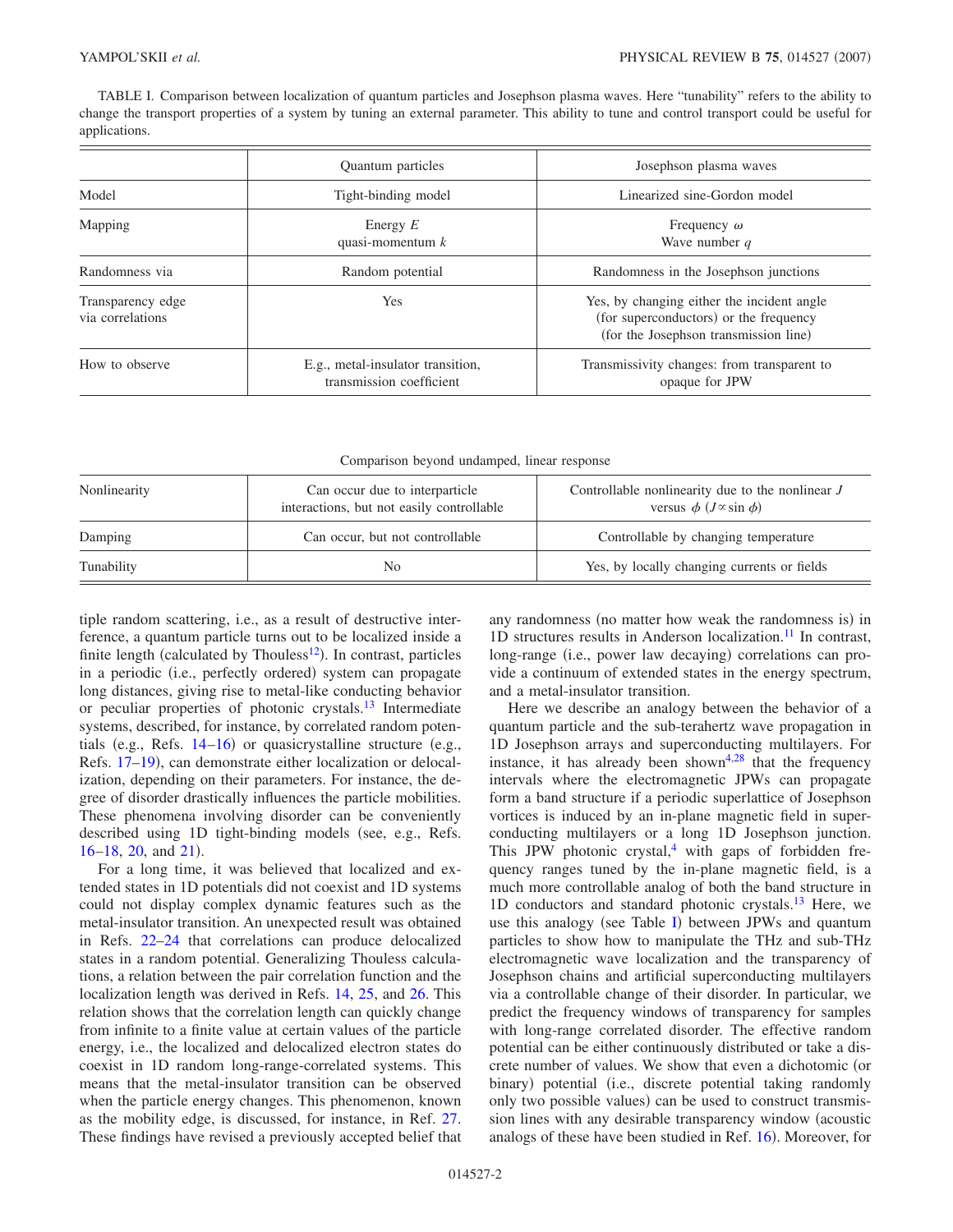superconducting multilayers, the transparency edge can also be observed as a function of either the incident angle or frequency of the sub-terahertz radiation, which could be useful for tailoring the electromagnetic wave spectrum of the array. The Josephson structures proposed here can be potentially useful for THz and sub-THz filters which are sensitive to either the frequency or the propagation direction of electromagnetic waves. The experimental realization of this proposal would be another example of controlled Anderson localization, among few, including experiments with GaAs-AlGaAs random superlattices $29$  and with microwave transmission spectra through a single-mode waveguide with inserted correlated scatterers.<sup>30</sup>

## **II. JOSEPHSON JUNCTION CHAINS**

# **A. Designing a potential for JPWs in a quasi-1D Josephson array**

We consider JPWs propagating along the discrete Josephson transmission line schematically shown in Fig.  $1(a)$  $1(a)$ . The gauge-invariant phase difference  $\phi_n$ , determining the electric and magnetic fields at the *n*th junction, obeys the discretized version of the perturbed sine-Gordon equation (see, e.g., Ref.  $31):$  $31):$ 

<span id="page-2-0"></span>
$$
\frac{1}{\omega_J^2} \frac{d^2 \phi_n}{dt^2} + \frac{1}{\omega_R} \frac{d \phi_n}{dt} + \frac{J_c^{(n)}}{J_c} \sin \phi_n = \frac{1}{a^2} (\phi_{n+1} + \phi_{n-1} - 2\phi_n) + j_n.
$$
\n(1)

Here,  $\omega_j$  is the Josephson plasma frequency,  $a = d/\lambda_j$  is the discreteness parameter, *d* is the spatial period of the array,  $\lambda$ <sub>*I*</sub> is the Josephson penetration depth,  $\omega_R$  is the dissipation frequency,  $J_c^{(\hat{n})}/J_c$  is the ratio of the critical current  $J_c^{(n)}$  in the *nth* junction and the average critical current  $J_c$ , and  $j_n$  $=J_n/J_c$  is the normalized external current flowing through the *nth* junction. In the experiment, $3<sup>1</sup>$  the discreteness parameter can be chosen arbitrarily, e.g., it can take on any value between 0.1 and 10.

Let us first consider the case when all contacts are identical,  $J_c^{(n)}/J_c = 1$ , while we can change the driving current  $j_n$ through the junctions. The solution of Eq.  $(1)$  $(1)$  $(1)$  for plasma waves can be written in the form  $\phi_n = \phi_n^{(0)} + \varphi_n$ , with  $\phi_n \ll 1$ , where

$$
-j_n = \frac{1}{a^2} (\phi_{n+1}^{(0)} + \phi_{n-1}^{(0)} - 2\phi_n^{(0)}) - \sin \phi_n^{(0)}
$$
 (2)

<span id="page-2-2"></span><span id="page-2-1"></span>and

$$
\frac{1}{\omega_J^2} \frac{d^2 \varphi_n}{dt^2} + \frac{1}{\omega_R} \frac{d\varphi_n}{dt} + (1 + \delta_n)\varphi_n = \frac{1}{a^2} (\varphi_{n+1} + \varphi_{n-1} - 2\varphi_n)
$$
\n(3)

with  $\delta_n = \cos \phi_n^{(0)} - 1$  which can be seen as a tunable (by changing  $j_n$ ) "potential" for JPW. In this sense, Eq. ([2](#page-2-1)) can be considered as a recipe to calculate the current distribution which has to be used to obtain a desirable set of  $\phi_n^{(0)}$  and, thus,  $\delta_n$ . Instead of currents  $j_n$ , magnetic fields applied between adjacent Josephson junctions can also be used to produce a tunable potential for JPWs.

An alternative way to create a potential  $\delta_n$  for JPWs would be the fabrication of a discrete transmission line with a desirable distribution of the parameters. For instance, the critical current of the *n*th junction can vary, taking the values  $J_c^{(n)} = J_c(1+\delta_n)$  with the zero-averaged  $\delta_n$ , i.e.,  $\langle \delta_n \rangle = 0$ . Considering JPWs with  $\phi_n = \varphi_n \ll 1$ , we recover Eq. ([3](#page-2-2)), but now with a fixed potential.

In practice, one can never change the critical current alone. For example, one can design the junction area to be different from junction to junction. This will give an extra fluctuating coefficient in front of the first term of Eq. ([3](#page-2-2)). Taking into account this coefficient results in the renormalization of the fluctuating parameter  $\delta_n$ . The exact expression for  $\delta_n$  depends on the design of the experiment.

## **B. Mapping the Josephson chain onto a tight-binding model**

In order to map the problem of propagating JPWs in a transmission line [Fig.  $1(a)$  $1(a)$ ], we need to neglect both energy dissipation and nonlinearity. The dissipation term in Eq.  $(3)$  $(3)$  $(3)$ can be safely omitted for low-enough temperatures, while the nonlinearity becomes important<sup>6</sup> only for high-enough amplitudes of the plasma waves. As a result, the equation describing the propagation of linear JPWs in this discrete system can be rewritten as

$$
\varphi_{n+1} + \varphi_{n-1} + U_n \varphi_n = E \varphi_n \tag{4}
$$

<span id="page-2-6"></span><span id="page-2-3"></span>with

$$
U_n = a^2 \delta_n; \quad E(\omega) = 2 - a^2 \left(\frac{\omega^2}{\omega_f^2} - 1\right).
$$
 (5)

Below we assume  $U_n \ll 1$ , which can be easily satisfied by an appropriate choice of  $\delta_n$  and *a*.

Equation  $(4)$  $(4)$  $(4)$  is the same as in the tight-binding model proposed by Anderson<sup>11</sup> for the description of quantum particle motion in discrete 1D uncorrelated site potentials *Un*. For  $U_n = 0$  (i.e., at  $\delta_n = 0$ ) the particle is delocalized,

$$
\varphi_n = \varphi_0 \exp(iqn), \quad E = 2 \cos q. \tag{6}
$$

<span id="page-2-4"></span>This corresponds to the known result  $31$  that JPWs with the wave number *q* and

$$
\frac{\omega^2}{\omega_J^2} = 1 + \frac{4}{a^2} \sin^2(q/2) \tag{7}
$$

can propagate in the transmission line. For periodic  $U_n$  (i.e., periodic  $\delta_n$ ), the amplitude in Eq. ([6](#page-2-4)) slightly oscillates,  $\varphi_0(n) = \varphi_0 + \varphi(n)$ ;  $|\varphi(n)| \ll \varphi_0$ , with the period of the potential  $U_n$ . For this case, the zone structure of  $E$  (photonic crys-tal for the JPW spectrum (see, Ref. [4](#page-6-22)) or energy zone structure for quantum particles) occurs. For uncorrelated (white noise) random potentials  $U_n$ , the envelope curve  $\varphi_0(n)$  decays exponentially due to localization. According to Thouless,<sup>12</sup> the localization length  $l_0^{\text{quant}}$  for quantum particles obeys the relation,

$$
l_0^{\text{quant}}(E) = 8d \sin^2 q(E)/U_0^2,
$$
 (8)

<span id="page-2-5"></span>where *d* is the spacing between the potential sites,  $U_0^2$  $=\langle U_n^2 \rangle$  is the variance of the random potential. For Josephson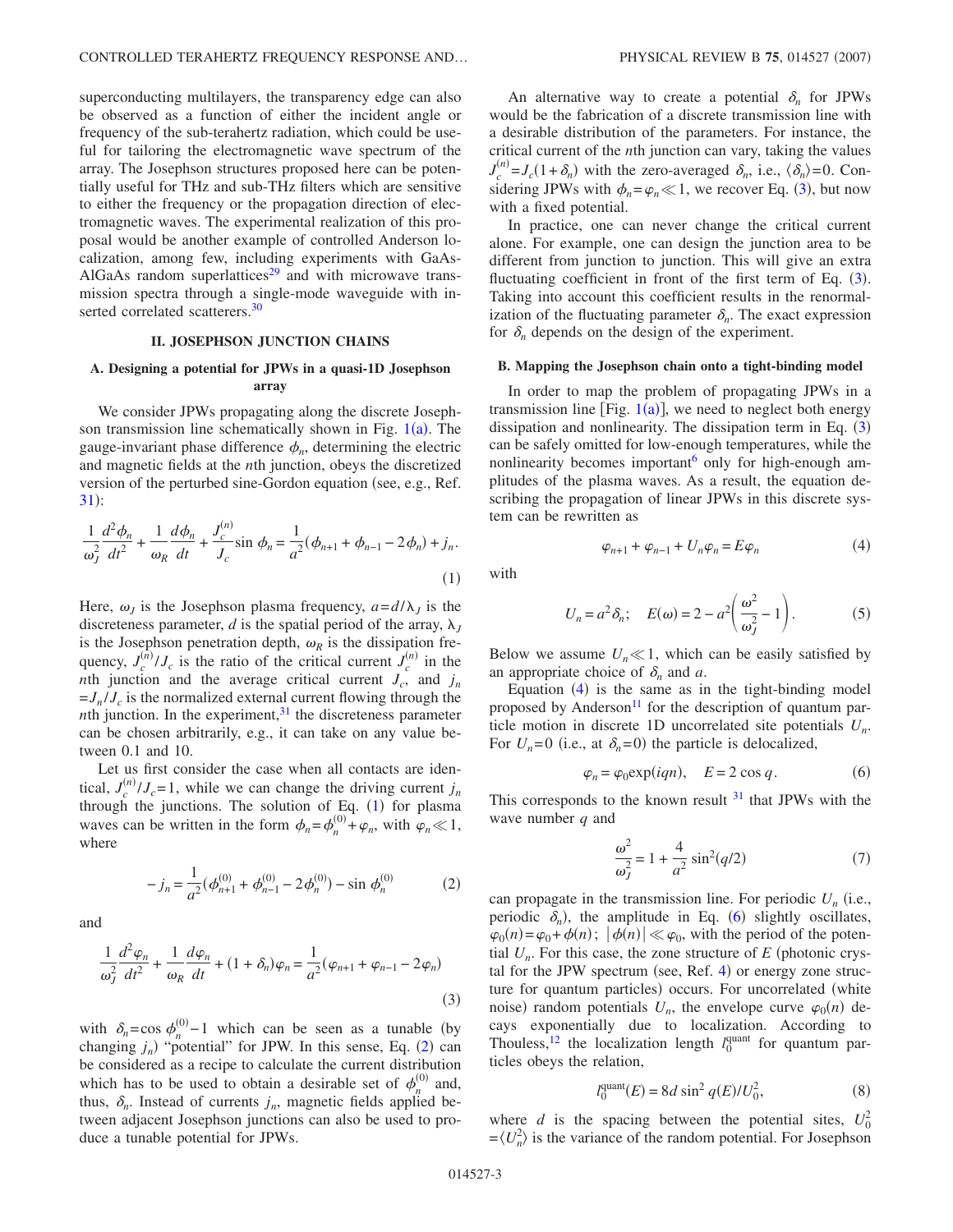1D arrays, the localization length  $l_0^{\text{IPW}}(\omega) = l_0^{\text{quant}}[E(\omega)]$  can be rewritten as

$$
l_0^{\text{IPW}}(\omega) = \frac{8da^2}{U_0^2} \left(\frac{\omega^2}{\omega_J^2} - 1\right) \left[1 - \frac{a^2}{4} \left(\frac{\omega^2}{\omega_J^2} - 1\right)\right].
$$
 (9)

Using this result, we can conclude that the transparency  $T(\omega)$  of the transmission line is exponentially small, i.e.,

$$
T(\omega) \propto \exp\left[-\frac{L}{l_0^{\text{IPW}}(\omega)}\right],\tag{10}
$$

if the sample length *L* exceeds the localization length  $l_0^{\text{IPW}}$ (see, e.g., Ref. [32](#page-6-27)). For frequencies close to  $\omega_J$ , localization occurs if the number *N* of junctions in the array exceeds  $2/U_0^{2/3}$ . Here we take into account that  $q > q_{\text{min}} = 1/N$ . The transmission line becomes completely nontransparent (for any frequencies) if  $N \gg 8/U_0^2$ .

#### **C. Transparency edge due to correlated disorder**

Correlations in the random potential introduce some degree of order and thus lead to an increase in the localization length. According to Refs. [14,](#page-6-10) [15,](#page-6-28) [25,](#page-6-19) and [26,](#page-6-20) the localization length  $l<sup>quant</sup>(E)$  for quantum particles is determined by the Fourier transform of the normalized correlator

$$
\xi(r) = \frac{\langle U_n U_{n+r} \rangle}{U_0^2},\tag{11}
$$

<span id="page-3-0"></span>where  $\langle \cdots \rangle$  denotes the average over the chain:

$$
l^{\text{quant}}(E) \equiv l^{\text{quant}}[E, q(E)] = \frac{l_0^{\text{quant}}(E)}{\tilde{\xi}(2q)},
$$
  

$$
\tilde{\xi}(q) = 1 + 2 \sum_{r=1}^{\infty} \xi(r) \cos(qr) \qquad (12)
$$

with  $q(E)$  defined by Eq. ([6](#page-2-4)). For the white-noise potential,  $\xi(r) = \delta_{0,r}$ , and Eq. ([12](#page-3-0)) gives  $l^{\text{quant}}(E) = l^{\text{quant}}_0(E)$ , i.e., we obtain the previous result Eq.  $(8)$  $(8)$  $(8)$ . In the case of short-range correlations, the correlator  $\xi(r)$  for several values of *r* is different from zero and the Fourier component  $\tilde{\xi}(q)$  can only vanish at some discrete energies, where  $\tilde{\xi}(q)$  = 0. Thus, shortrange correlations of random potentials can result in extended states $^{22}$  at several isolated energies.

If the correlations are long-range [e.g.,  $\xi(r)$  decays as a power law, a continuum of extended states can appear in the energy spectrum,<sup>16,[25,](#page-6-19)[33](#page-6-29)</sup> since  $\tilde{\xi}(q)$  can vanish in an interval of *q*. In other words, controllable long-range correlations facilitate the observation of the metal-insulator transition.<sup>30</sup> Therefore, transparency windows can be observed in the transmission line, if one fabricates either a transmission line with a locally changeable external current and apply  $j_n$  with desirable correlations, or a junction array with fixed appropriate correlations of  $J_c^n$ .

There exist several methods of generating partially random sequences with desirable correlation functions. For example, a random set of scattering centers, with *continuously*

*distributed parameters*, [30](#page-6-25) was used to manipulate microwave transmission spectra through a single-mode waveguide. However, this requires a precise control of the system parameters. Recently, it was shown<sup>34</sup> that random sequences with any prescribed correlation function can be constructed using additive many-step Markov chains with long-range memory function[.35](#page-6-31) In this case, it is possible to use only *two values* for the random variable, which is much easier to control during the fabrication process. Thus, for example, we can consider arrays of junctions where the Josephson current takes only two values,  $J_c^{(n)} = J_c(1 \pm \delta)$ . Previous related work on acoustic wave propagation in semiconductor multilayers appears in Ref. [16.](#page-6-11)

Using our Eqs.  $(5)$  $(5)$  $(5)$ – $(12)$  $(12)$  $(12)$ , we now calculate the frequency dependence of the transmission coefficient

$$
T/T_0 = T/T(\delta = 0) = \exp[-L/l^{\text{IPW}}(\omega)],\tag{13}
$$

normalized to the value of *T* at zero fluctuations. A correlated random binary sequence (the concrete realization of binary sequences in Ref. [36](#page-6-32) which were used when plotting Figs.  $2-4$  $2-4$ ) of  $10<sup>5</sup>$  symbols (either zero or one) was generated by means of the method described in Ref. [34](#page-6-30) and the Appendix. The sizes of the samples (number of symbols) were chosen to get significant filtering effect which gradually decays for smaller samples.

The results of the calculations of  $T(\omega)/T_0$  are presented for transmission lines in Figs.  $2(a)$  $2(a)$  and  $3(a)$  $3(a)$ . The dashed blue curves correspond to uncorrelated disorder, which strongly suppresses the transmissivity for long-enough samples. The solid red curves describe the transmissivity of the samples with long-range correlated disorder having the correlation function shown in Figs.  $2(b)$  $2(b)$ ,  $2(c)$ ,  $3(b)$  $3(b)$ , and  $3(c)$ . The correlation function in Fig. [2](#page-4-0) was chosen so that it suppresses the transmission of THz waves at the middle  $(\omega/\omega_J)^2 \approx 1$  $+2/a^2$  of the spectrum located in

$$
1 < \frac{\omega}{\omega_J} < \sqrt{1 + \frac{4}{a^2}},\tag{14}
$$

while the transmission of THz waves with frequencies near the edge of the spectrum is suppressed for the correlations used here to obtain Fig. [3.](#page-4-1) Thus, it is clearly seen that introducing correlations allows to obtain transparency windows and frequency-selective filtering.

# **III. THE TRANSPARENCY EDGE IN SUPERCONDUCTING MULTILAYERS**

Now we consider superconducting multilayers [Fig.  $1(b)$  $1(b)$ ] with fluctuating Josephson current,  $J_c^{(n)} = J_c(1 + \delta_n)$ , between the *n*th and  $(n+1)$ <sup>th</sup> layers. This system is described by the coupled sine-Gordon equations<sup>37</sup>

<span id="page-3-1"></span>
$$
\left(1 - \frac{\lambda_{ab}^2}{s^2} \Delta_n\right) \left\{ \frac{\partial^2 \varphi_n}{\partial t^2} + \omega_J^2 \sin(\varphi_n) \right\} - \frac{c^2}{\varepsilon} \frac{\partial^2 \varphi}{\partial x^2} = 0, \quad (15)
$$

where  $\lambda_{ab}$  is the in-plane London penetration depth, *s* is the interlayer spacing,  $\varepsilon$  is the interlayer dielectric constant, and the operator  $\Delta_n$  is defined as  $\Delta_n f = f_{n+1} - 2f_n + f_{n-1}$ . Lineariz-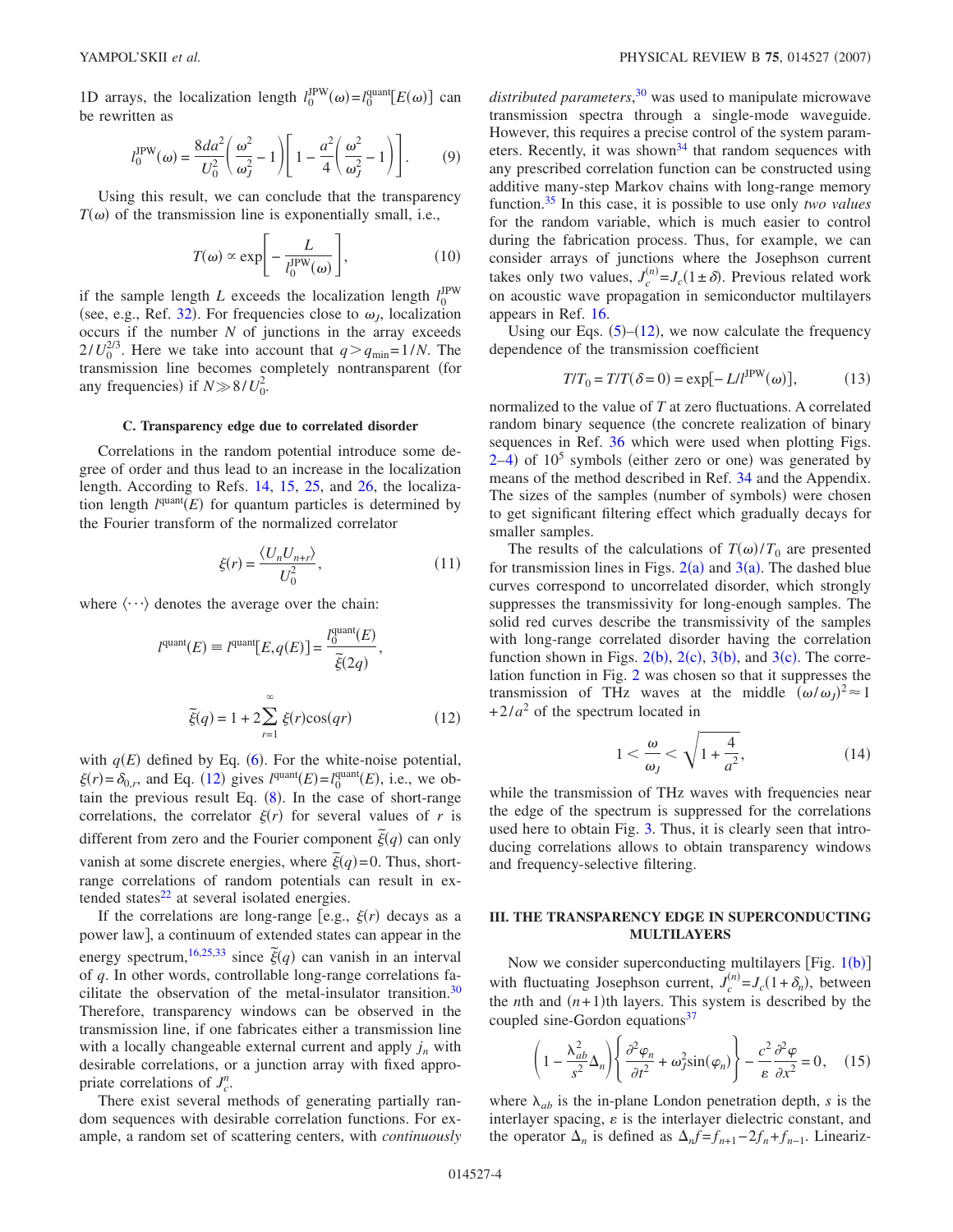<span id="page-4-0"></span>

FIG. 2. (Color online) Controlling transparency windows in frequency-selective THz filters [Fig.  $1(a)$  $1(a)$ ]. (a) The dimensionless transmission coefficient  $T/T_0 = T/T(\delta=0) = T(\omega)/T(\omega, \delta=0)$  versus dimensionless frequency  $\omega/\omega_I$  for different lengths *N*=*L*/*d* of Jo-sephson chains [Fig. [1](#page-0-0)(a)]. Blue dashed lines correspond to  $T(\omega)$  for uncorrelated disorder, while the red solid curves correspond to  $T(\omega)$ with disorder having correlation functions which are shown in panels (b) and (c). Spatial correlations associated with dimensionless  $\xi(r)$  (normalized by *a*), shown in panel (b), produce correlations in the frequency domain: shown in the Fourier transform  $\tilde{\xi}(E)$  with dimensionless  $E$  [see panel (c)]. The parameters used here are:  $a$ =0.5; dispersion  $\propto U_0^2$ =10<sup>-2</sup>. It is clearly seen that varying the correlation function  $\xi$  controls the transparency windows in  $T(\omega)$ .

ing this equation  $\left[\sin(\varphi_n) \rightarrow \varphi_n\right]$ , and considering a monochromatic THz wave with frequency  $\omega$  and wave vector  $\omega/c$ incident from the vacuum to the ab-plane of the sample, we obtain

$$
\varphi_n(x,t) = \tilde{\varphi}_n \exp\biggl(i\omega t - i\frac{\omega \sin \theta}{c}x\biggr),\tag{16}
$$

where  $\theta$  is the incident angle of the THz waves [see Fig.  $1(b)$  $1(b)$  $1(b)$ ]. Here we assume that the in-plane component of the wave vector cannot change at the sample boundary. For  $\tilde{\varphi}_n$ we derive Eq.  $(15)$  $(15)$  $(15)$  in the same form as Eq.  $(4)$  $(4)$  $(4)$  with

$$
E = 2 - \frac{s^2}{\lambda_{ab}^2} \left( \frac{\omega^2 \sin^2 \theta}{\varepsilon (\omega^2 - \omega_J^2)} - 1 \right),\tag{17}
$$

<span id="page-4-1"></span>

FIG. 3. (Color online) Controlling the transparency windows in frequency-selective THz filters [Fig.  $1(a)$  $1(a)$ ]: Same as in Fig. [2,](#page-4-0) but with dimensionless correlation functions  $\xi$  shown in (b) and (c). Comparing Figs. [2](#page-4-0) and [3,](#page-4-1) it is clearly seen that varying the correlation function  $\xi$  controls the transparency windows in  $T(\omega)$ . Notice the sharp change in the correlation function  $\tilde{\xi}(E)$  in both, Figs. [2](#page-4-0)(c) and  $3(c)$  $3(c)$ .

$$
U_n = \frac{s^2}{\lambda_{ab}^2} \frac{\omega^2 \sin^2 \theta}{\epsilon (\omega^2 - \omega_j^2)^2} \cdot \delta_n.
$$
 (18)

<span id="page-4-2"></span>In order to obtain the expression  $(18)$  $(18)$  $(18)$  for random potentials, we use the relation

$$
(\omega_J^{(n)})^2 = \frac{8\pi e s J_c^{(n)}}{\hbar \epsilon} = \omega_J^2 (1 + \delta_n)
$$
 (19)

with  $\omega_J^2 = 8 \pi \text{esJ}_c / \hbar \epsilon$ .

Thus, we show that the coupled sine-Gordon model can be also mapped to the tight-binding model ([4](#page-2-3)). For samples with correlated disorder, one can observe the transmissivity window with respect to either the incident angle  $\theta$  or frequency  $\omega$  offering the possibility of filtering sub-THz and THz radiation with respect to frequency and/or direction of the wave propagation determined by the angle  $\theta$ . For instance, one can consider the incident angle  $\theta$  as a control parameter for the frequency windows in  $T(\omega)$ , i.e., for the transparency edge in superconducting multilayers. For a layered sample with correlated disorder having the correlation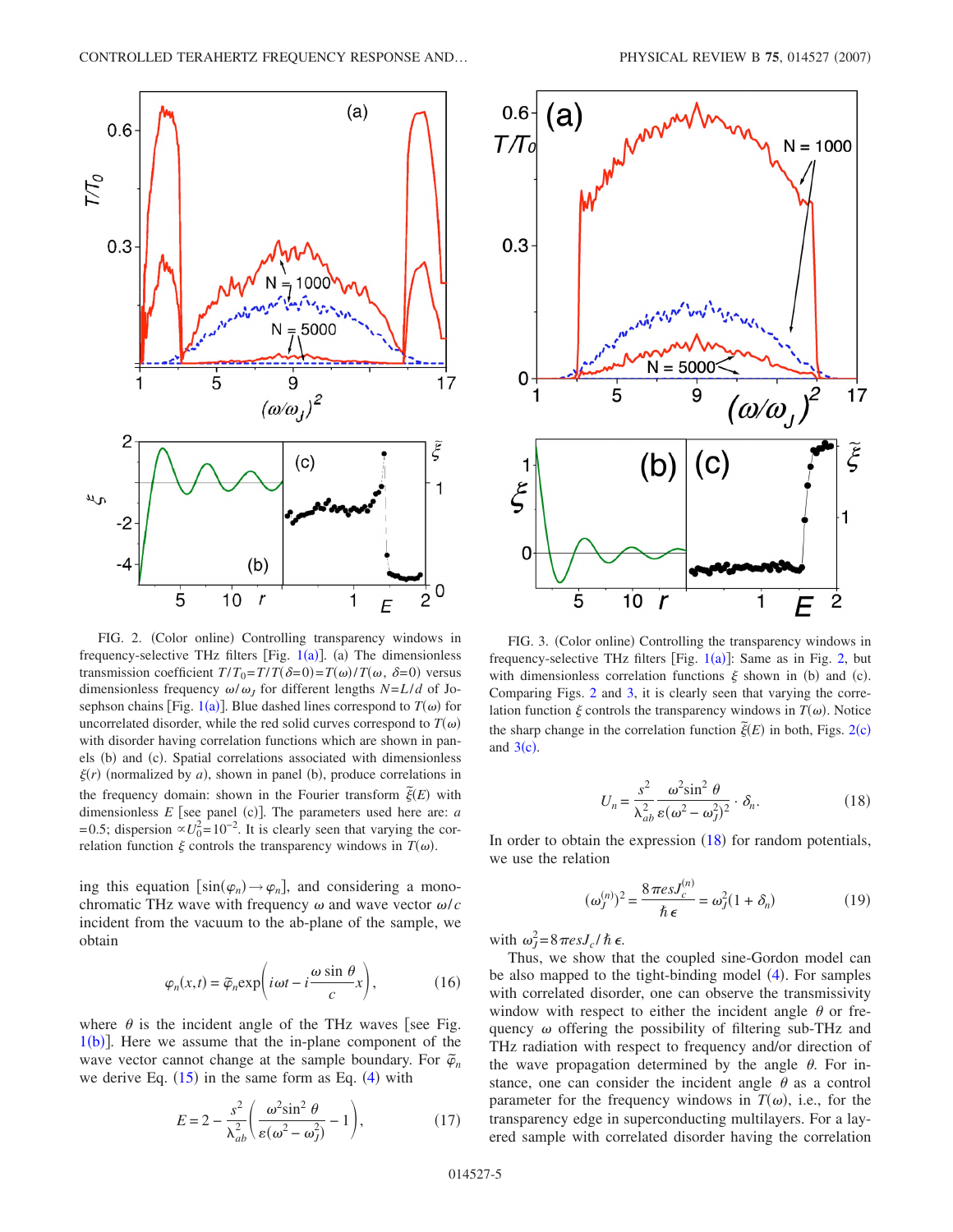<span id="page-5-0"></span>

FIG. 4. (Color online) Controlling transparency windows in angle-selective THz filters. (a) The dimensionless transmission coefficient  $T/T(\delta=0)$  versus the incident angle  $\theta$  of THz radiation [see Fig.  $1(b)$  $1(b)$ ] for different thickness  $N=L/d$  of artificial multilay-ers [Fig. [1](#page-0-0)(b)]. Blue dashed lines correspond to  $T(\theta)$  for uncorrelated disorder in the Josephson critical currents between layers, while the red solid curves correspond to  $T(\theta)$  with correlated disorder. Correlations are described by the dimensionless angularcorrelation function  $\tilde{\xi}(\theta)$  shown in panel (b). The parameters used here are  $\lambda_{ab}/\lambda_c = 200$ ,  $\delta = 10^{-3}$ ,  $(\omega^2 - \omega_f^2)/\omega_f^2 = 10^{-3}$ , and  $\varepsilon = 10$ .

function shown in Fig.  $4(b)$  $4(b)$ , the transparency versus the incident angle is shown in Fig.  $4(a)$  $4(a)$ . The filtering of THz radiation with respect to the incident angle is clearly seen.

### **IV. CONCLUSIONS**

We show that wave localization occurs for JPWs propagating in either disordered 1D Josephson arrays (1D Josephson transmission lines) or artificial supercoducting multilayers. For samples with correlated disorder, transparency windows can be observed when varying the frequency or the angle of the incident electromagnetic waves. This transparency edge can be changed at will by an appropriate choice of the correlation function, which could be useful for THz devices, including frequency-selective or direction-selective filters. Also, the possibility to control the nonlinearity and dissipation in Josephson chains and arrays opens an avenue

for experimental studies of these effects on localization. For example, it would be of interest to construct a transmission line with a quasiperiodic sequence of junctions where a singular continuous spectrum of states is realized. In this case, the power-law decrease of the transmission coefficient with an increase of the sample length should be observed.<sup>16[,38](#page-6-34)</sup> Moreover, experimental and theoretical studies of JPW propagation in 2D Josephson arrays could be a useful tool to study wave localization in 2D structures.

### **ACKNOWLEDGMENTS**

We gratefully acknowledge conversations with A. Ustinov, and partial support from the National Security Agency (NSA), Laboratory Physical Science (LPS), Army Research Office (ARO), National Science Foundation (NSF) Grant No. EIA-0130383, JSPS-RFBR 06-02-91200, and Core-to-Core (CTC) program supported by Japan Society for Promotion of Science (JSPS). S.S. acknowledges support from the Ministry of Science, Culture and Sport of Japan via the Grant-in Aid No. 18740224, the EPSRC Advanced Research Fellowship No. EP/D072581/1, and ESF networkprogramme "Arrays of Quantum Dots and Josephson Junctions".

# **APPENDIX: GENERATION OF THE CORRELATED RANDOM BINARY SEQUENCE**

Here we present a short description of the method<sup>34</sup> to generate binary sequences of zeros and ones with desirable correlation properties. Consider a homogeneous binary sequence,  $\delta_i = \pm \delta$ , of symbols for  $-\mathcal{N} \le i \le \mathcal{N}$ . To construct an *N*-*step Markov chain* we have to introduce the *conditional probability*  $P(\delta_i | \delta_{i-N}, \delta_{i-N+1}, \ldots, \delta_{i-1})$  for the *i*th symbol  $\delta_i$ to take the value  $\delta_i = +\delta$  if the *N* symbols before the *i*th one have taken values  $\delta_{i-N}$ ,  $\delta_{i-N+1}$ , ...,  $\delta_{i-1}$  (i.e., if the *i*th symbol occurring after the *N*-length-word  $T_{N,i}$ , where  $T_{N,i}$  stands for the sequence of symbols  $\delta_{i-N}, \delta_{i-N+1}, \ldots, \delta_{i-1}$  (another study of *N*-step Markov chains was done in Ref. [16](#page-6-11)). The *additive* Markov chain is characterized by the conditional probability function of the form

$$
P(\delta_i = \delta | T_{N,i}) = \frac{1}{2} + \sum_{r=1}^{N} F(r) \delta_{i-r},
$$
 (A1)

where the function  $F(r)$  is the *memory function*. The memory function describes how strong a previous symbol  $\delta_{i-r}$  affects the generated one,  $\delta_i$ . There is a relation, see Ref. [34,](#page-6-30) between the memory function  $F(r)$  and the correlation function  $\xi(r)$  of the Markov chain,

$$
\xi(r) = 2\delta \sum_{r'=1}^{N} F(r')\xi(r - r'), \quad r \ge 1.
$$
 (A2)

This equation allows to obtain the memory function  $F(r)$ and to generate a realization of Markov chain for any chosen (prescribed) correlation function  $\xi(r)$ . First, we choose a random set of initial symbols  $\delta_1, \delta_2, ..., \delta_N$  with probability 1/2 to take one of two values,  $\delta_i = \pm \delta$ . Using these symbols and